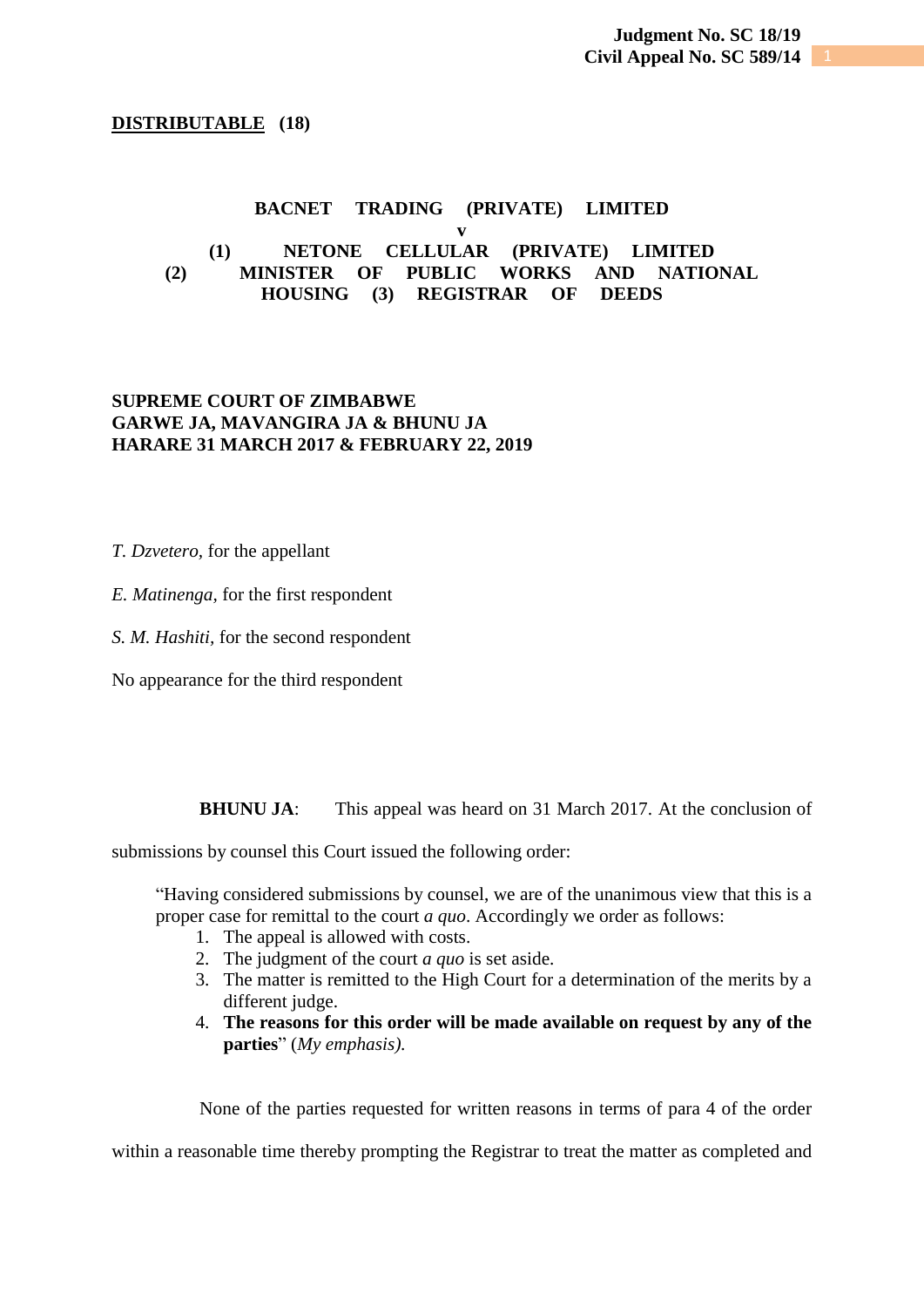closed. She therefore, in accordance with set down procedures returned the appeal records to

the court *a quo* and closed her records.

Thereafter counsel for the second respondent belatedly wrote to the registrar about

one and a half years later on 10 October 2018 requesting for reasons for the court's decision.

The letter reads:

"Kindly place this urgent letter before the Honourable **Garwe** JA for his attention. The record will show that this matter was argued before:

- (i) **Garwe JA**
- (ii) **Bhunu JA**
- (iii) **Mavangira JA**

After full argument, the matter was referred back to the High court for argument on the merits. The matter has been pending before the High Court for a long time as the High Court judges want to have sight of the Supreme Court Judgment before they hear the matter on the merits.

We by copy of this letter request the reasons for the decision of the court such that the matter can be finalised".

It is needless to say that the delay in rendering the reasons for judgment in this case

was self-created by the parties' failure to timeously request for the reasons. The court order

having been issued on 31 March 2017 it took the second respondent more than one and half

years to request for reasons for the court's decision. The delay is inordinate and inexcusable.

The delay was compounded by the fact that the Registrar had great difficulty in tracing the record of proceedings at the court *a quo*.

Notwithstanding the inordinate delay, I now turn to render the reasons for the court's order in this matter. The epicentre of this appeal is ownership of a certain piece of immovable property known as the Remainder of Lot A of Chikurubi measuring 131,3710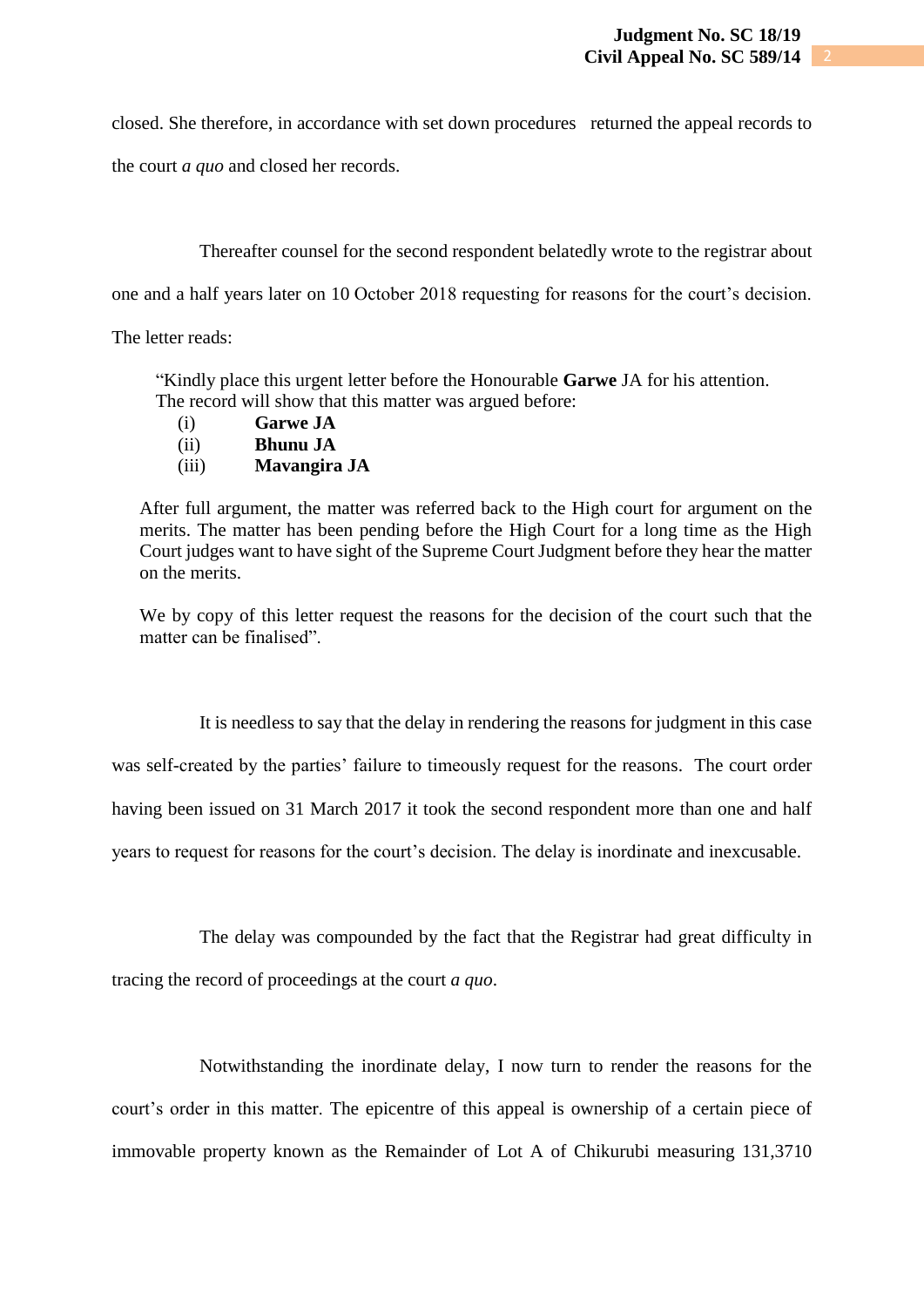hectares in extent held under deed of grant 13832 of 1953 and stand 2 Cleveland Township of Lot A of Chikurubi measuring 4,9521 hectares in extent.

The genesis of this appeal is that sometime in 2000 the then Minister of Local government Dr Ignatius Chombo allocated the Remainder of Lot A of Chikurubi to the Appellant fronted by one Charles Chombo its managing director. The first respondent disputed the entitlement of the appellant to ownership claiming to have acquired the property through a deed of grant issued by the Queen in 1953. In 1975 Lot 2 of Cleveland Township was carved out of the original piece of land.

On 27 October 2014 the matter came up for hearing before MAFUSIRE J. At that

hearing the appellant applied for postponement of the matter without success. Both respondents

applied for the upliftment of the bar operating against them for failure to timeously file heads

of argument also without success.

After dismissing both interlocutory applications the learned judge proceeded to issue a default order against both first and second respondents. The court *a quo*'s consolidated order reads as follows:

- "1. That the application for the upliftment of the bar (operating against the first and second defendants for their failure to file heads of argument timeously) is dismissed with costs.
- 2. That the application for a postponement of the matter by the first respondent is dismissed with costs.
- 3. That a default judgment be entered in favour of the applicant as follows:
	- a. the applicant is declared the rightful owner of the property known as the Remainder of Lot A Chikurubi, measuring 131,3710 hectares and held under deed of grant 13832.
	- b. The first respondent is interdicted from subdividing, developing, disposing of any portion or dealing in any manner with the property.
	- c. The second respondent is interdicted from allocating or authorising the allocation of the property to anyone.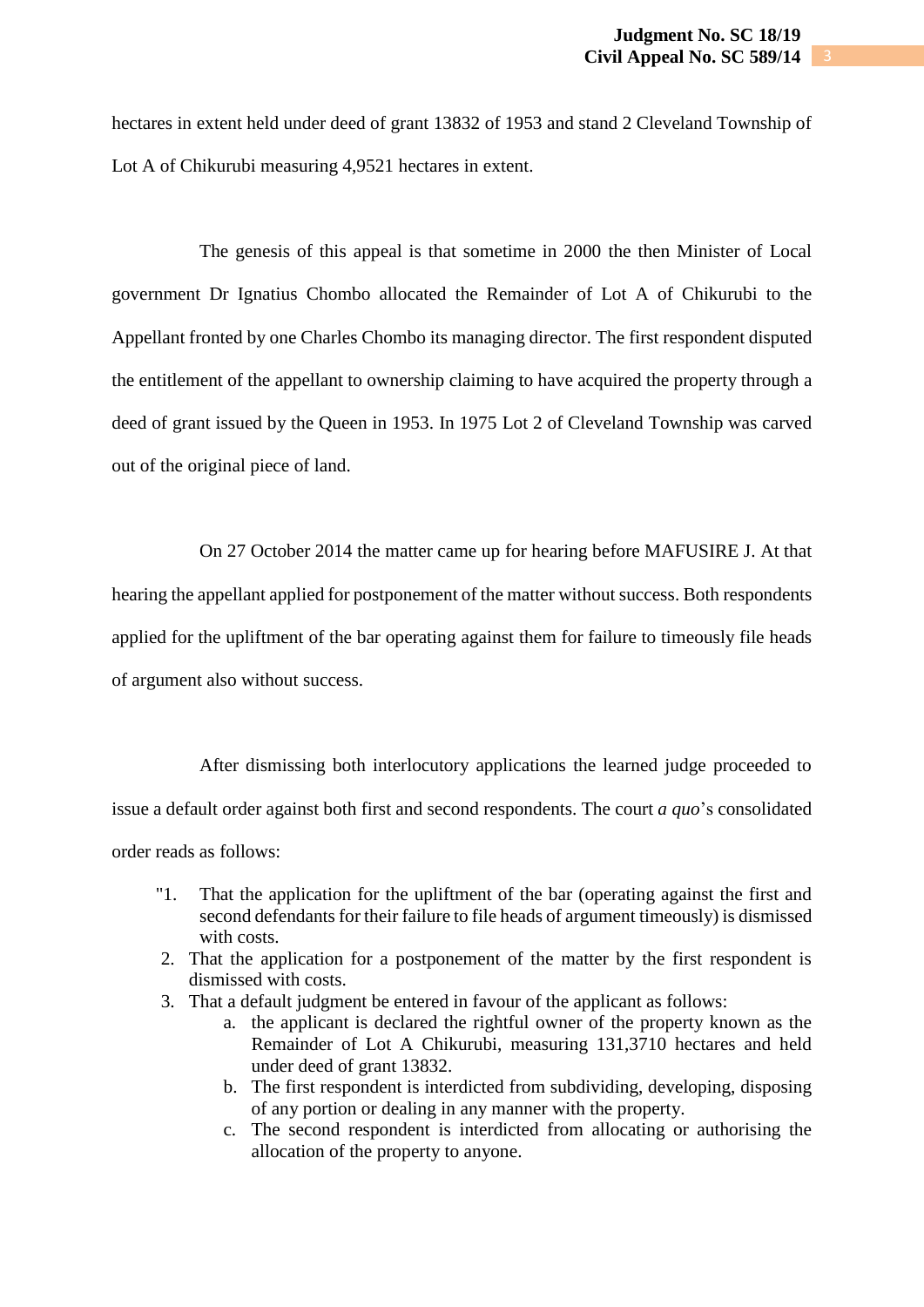- d. The third respondent is interdicted from entertaining any transfer or alienation of the rights in the property to anyone except in favour of the applicant.
- e. That the first and second respondents shall pay the costs of the application on the legal practitioner and client scale".

The appellant has now approached this Court on appeal complaining that the court *a quo* ought to have granted the application for postponement. Mr Machiridza submitted that he was only standing in for the appellant's legal practitioner of choice who had travelled abroad on an emergency. Mr *Matinenga* for the first respondent however, strenuously opposed the application on the basis that Mr Machiridza had previously represented the appellant in previous proceedings in the same matter. He therefore argued that Mr Machiridza was well versed with the matter to be able to proceed with the hearing in the absence of the appellant's legal practitioner of choice.

It is however trite that a litigant is entitled to representation by a legal practitioner of his own choice at every stage of the proceedings. It is not for the court to usurp that right and choose a legal practitioner for the litigant against his will. For that reason, the fact that Mr Machiridza had previously represented the appellant in the same matter was an irrelevant consideration. In the absence of any evidence contradicting the appellant's undisputed assertion that his legal practitioner was unavailable on account of an emergency, there was merit in the appellant's application for postponement.

Despite the appellant's reasonable plea for an opportunity to be represented by a legal practitioner of its choice, the court *a quo* erred by brushing aside the plea and proceeding to enter default judgment against the appellant when it was not at fault in any way.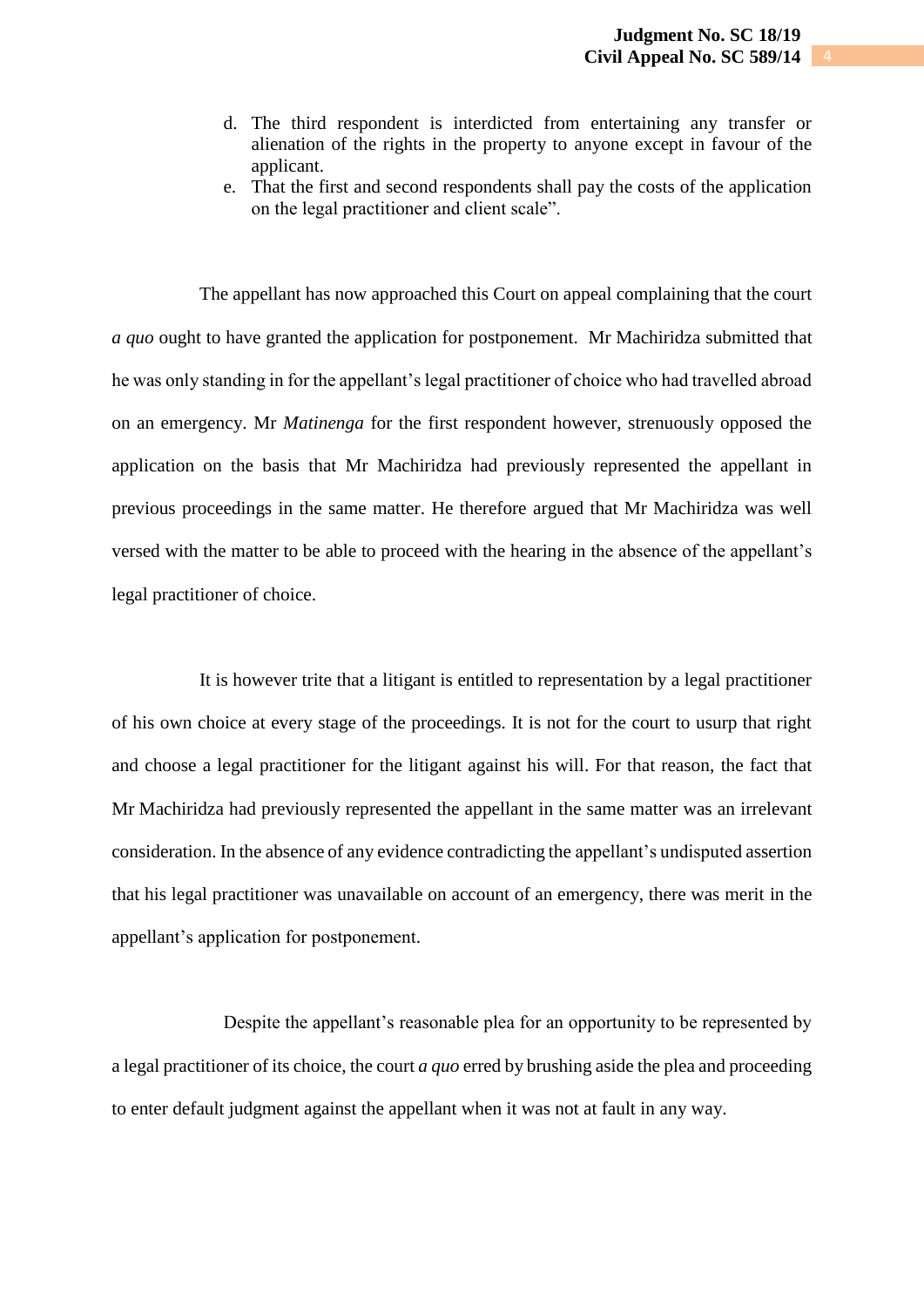Considering that the appellant's legal practitioner of choice was unavailable on account of an emergency, it was only fair and in the best interest of the due administration of justice that the matter be postponed to enable the appellant to have its day in court.

The general rule in our courts is that the applicant is entitled to postponement in the absence of prejudice to the other party or prejudice which can be addressed by an appropriate award of costs. In this case the question of irreparable prejudice which could not be addressed by an appropriate award of costs did not arise. For that reason the court erred and fell into error by refusing to grant the application for postponement to facilitate the appellant's right to representation by a legal practitioner of his choice.

Having come to that conclusion, it follows that all the proceedings done in the absence of the appellant's preferred legal practitioner were tainted with fatal procedural irregularity. It is for these reasons that the court set aside the judgment of the court *a quo* with costs and ordered remittal of the matter in the interest of justice and fair play. The appeal against the court *a quo*'s refusal to grant both the application for upliftment of the bar and late filing of heads of argument necessarily falls away to be determined by the court *a quo* afresh in terms of the remittal order of this Court.

GARWE JA: I agree

**MAVANGIRA JA:** I agree

*Antonio & Dzvetero,* appellant's legal practitioners